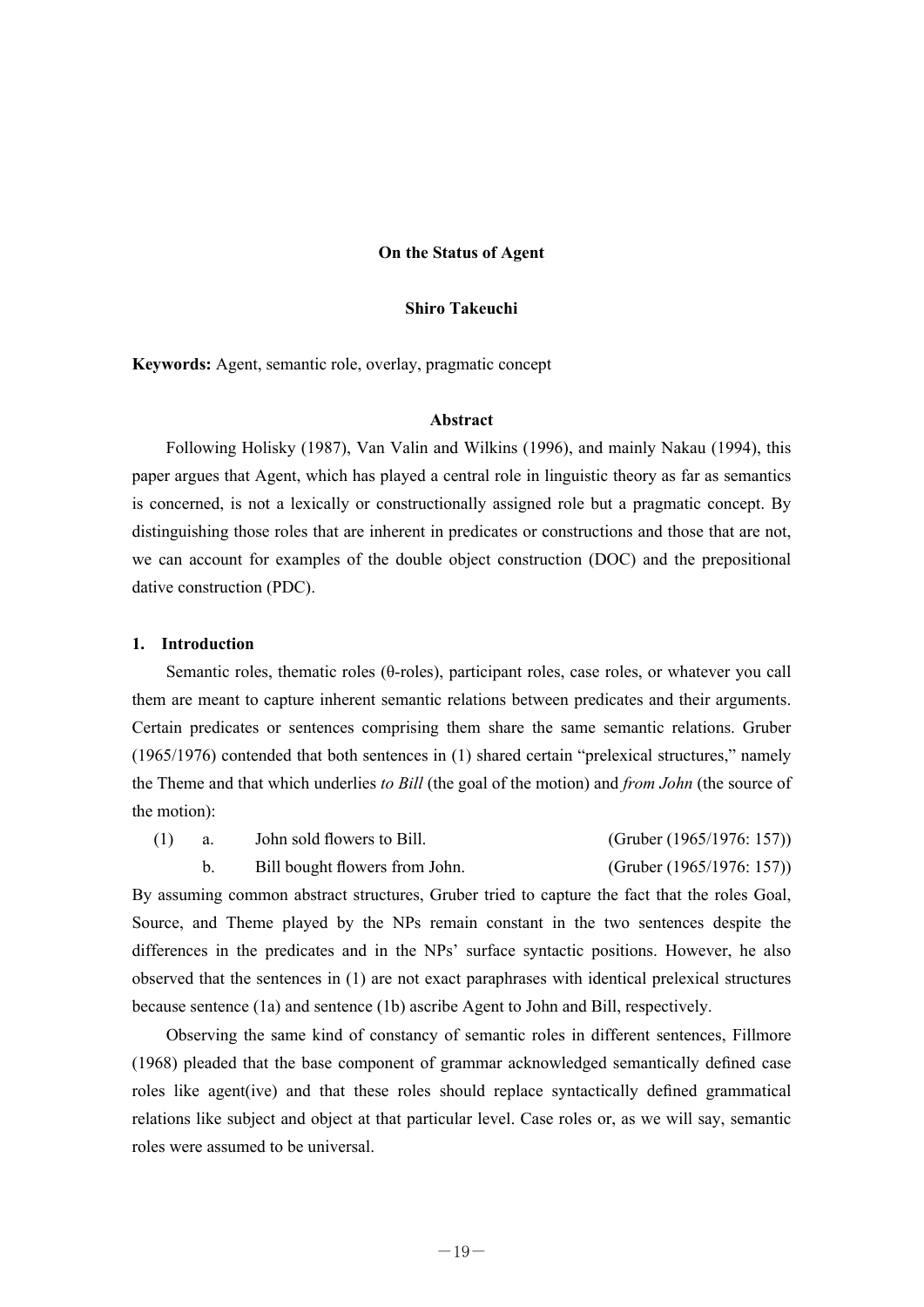Researchers like Fillmore (1968) have always been interested in how human beings, speakers of natural languages, construe what is happening around them such as who did what to whom, and how natural languages or semantic roles (syntactically) reflect that construal (e.g. Fillmore (1968: 24)). This is perhaps one of the reasons why previous studies on semantic roles or on theories of semantic roles are abundant (Anderson (e.g. 1971, 2006), Culicover and Wilkins (1984, 1986), Dowty (1991), Jackendoff (e.g. 1972, 1983, 1990, 2002, 2007), Landau (2010), Levin and Rappaport Hovav (1995), Ostler (1979), Rappaport and Levin (1988), Reinhart (e.g. 2000, 2002), Sowa (2000), Van Valin and Lapolla (1997), among many others). Since Gruber (1965/1976) and Fillmore (1968), Agent or Agentive has often been considered to be one of the fundamental, essential semantic roles in linguistic theory.

 Agent is traditionally defined as "a human participant to whom is ascribed volition and conscious (mindful) control with respect to the situation denoted by the verb (Holisky (1987: 115))." A verb assigning Agent to its subject argument is sometimes called an agentive verb and is defined as one "whose subject refers to an animate object which is thought of as the willful source or agent of the activity described in the sentence (Gruber (1967: 943))". Definitions like these may sound appropriate, but, as Cruse (1973: 12) notes, they face serious problems once sentences like the following are considered:

(2) a. John kicked the bucket over. (Cruse (1973: 12))

b. John accidentally kicked the bucket over. (Cruse (1973: 12))

If the verb *kick* in (2a) is an agentive verb and assigns Agent to its subject, the verb *kick* in (2b) will not be and does not do so, since sentence (2b) has in it the adverb *accidentally*, which explicitly denies the subject referent having had the intention of kicking a bucket over. The sentences in (2), whose subject referents are invariably human beings, also illustrate that to be human or animate is not enough to be an agent (e.g. Anderson (2006: 81)). In these cases, agency cannot be ascribed to the noun *John*.

 Holisky (1987), Nakau (1994), and Van Valin and Wilkins (1996) claim that Agent is not a lexically assigned role but a role that pragmatically overlays others. Nakau (1994), in particular, systematically argues that semantic roles are divided into two groups: those that are assigned by predicates and those that are assigned or determined pragmatically. Following Holisky (1987), Van Valin and Wilkins (1996), and mainly Nakau (1994), the present study is to argue for the two-way distinction between semantic roles. We will observe that this hypothesis can account for not only data presented by Nakau but also those of the double object construction (DOC) and the prepositional dative construction (PDC). Nakau's (1994) analysis is the most systematic among the three; this is why I mainly follow his argument. In due course, I will slightly extend his framework.

The present study argues for the idea that semantic roles deserve a place in the grammar or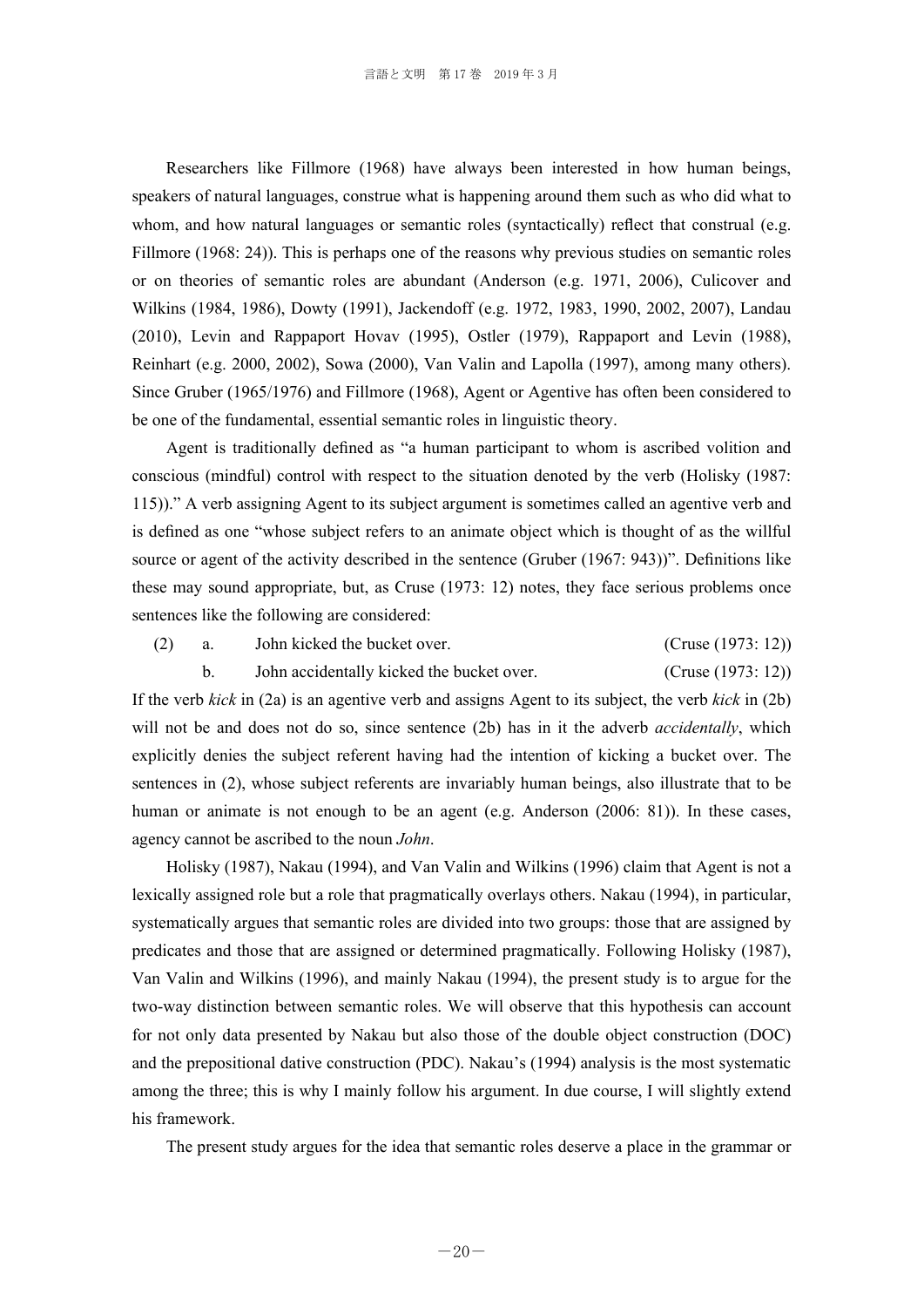at some grammatically relevant level of lexical or constructional semantics. While doing so, the present study acknowledges some skepticism presented in the literature about the necessity of semantic roles in linguistic theory. For example, Dowty (1989: 109) notes that semantic distinctions made by semantic roles are mere tendencies and are non-linguistic. The present paper is an attempt to illustrate the necessity of semantic roles in linguistic theory.

 The present paper is organized as follows: section 2 briefly overviews the theoretical background on the basis of which the present study is built; section 3 demonstrates how this study accounts for examples of the DOC and the PDC; section 4 offers concluding remarks.

# **2. Theoretical background**

Nakau (1994: 309ff.) argues that semantic roles are divided into two groups: those that are inherent in predicates and are assigned by them; and those that are not, are determined pragmatically, and overlay other roles.<sup>1</sup> The former includes such roles as Location, Source, Goal, Theme, Actor and Patient, and are called "basic semantic roles;" the latter includes Agent.<sup>2</sup> For example, the subject arguments in the sentences in (3a-e) are assigned semantic roles by the verbs and bear Location, Goal, Source, Theme, and Actor, respectively.<sup>3</sup>

- (3) a. The bottle contains wine.
	- b. He received a ticket.
	- c. She lost a lot of money.
	- d. The letter went from Tokyo to New York.
	- e. John dug the ground.

The basic semantic role of Location is given to an argument where a Theme argument stays; there is no movement of a Theme either physically or abstractly. The semantic role of Goal is given to an argument to which a Theme argument moves, either physically or abstractly. The semantic role of Source is given to an argument from which a Theme argument moves or starts, again either physically or abstractly. An argument bearing Actor exerts force on other objects, is prototypically a human being, and is neutral with respect to being intentional (Nakau (1994: 315, 388ff.)).<sup>4</sup> I will add, at the beginning of section 3, another semantic role of Causer to the group

 $\overline{a}$ 

<sup>&</sup>lt;sup>1</sup> The idea of two-way distinction between semantic roles is found in and advocated by, for example, Culicover and Wilkins (1984, 1986) and Jackendoff (1990, 2007).

<sup>2</sup> The Experiencer role assigned to the subject argument of the experiencer *have* construction (e.g. *Shei had heri purse stolen*) can also be a pragmatic role (see, for example, Nakau (1998) and Takeuchi (2013)).

<sup>&</sup>lt;sup>3</sup> For convenience, I simplify Nakau's framework.

<sup>&</sup>lt;sup>4</sup> The Actor role in Nakau (1994) roughly corresponds to the Effector role in Van Valin and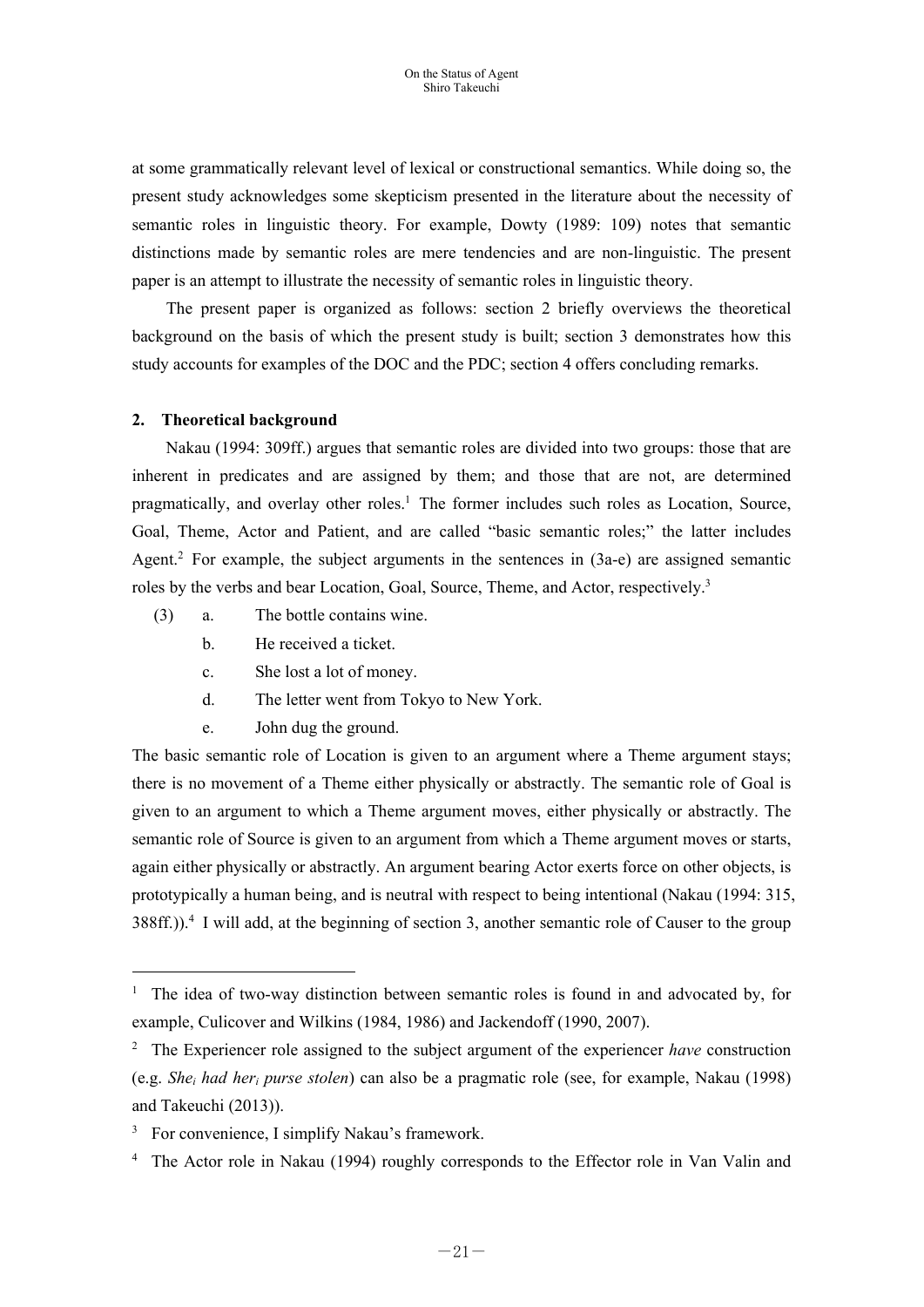of basic semantic role.

 Agent is not a basic semantic role. As we saw in section 1, Agent is traditionally defined as being intentionally involved in the situation named by the predicate (e.g. Klingvall (2005: 94)) and/or as the intentional source of the activity named by the predicate (e.g. Gruber (1967: 943), see also Anderson (2006: 105)). Nakau (1994: 322) seems to adopt this kind of definition of Agent as well, emphasizing that it is a pragmatic concept interacting with many different elements, both linguistic and non-linguistic. Bearing this defintion of Agent in mind, consider the sentences in (4), all of which contain an adverb that explicitly describes the existence of intention on the part of the subject referent:

| (4) | John lost the game intentionally.             | (Gruber (1965/1976: 159))    |
|-----|-----------------------------------------------|------------------------------|
|     | John is standing in the corner intentionally. | (Gruber $(1965/1976: 161)$ ) |
|     | John held the book intentionally.             | (Gruber $(1965/1976: 159)$ ) |

Not only do the subject arguments in (4a-c) bear Source, Theme, and Actor, respectively but also they have themselves overlaid with Agent.

Nakau's (1994) framework has constraints on types of basic semantic roles which Agent can overlay; in other words, not all basic semantic roles can pragmatically have themselves overlaid with Agent. Basic semantic roles like Source, Theme, and Actor are compatible with it; on the other hand, basic semantic roles like Location and Goal are not. This constraint is illustrated in the following examples:

 (5) a. \* John deliberately knew the answer. (Nakau (1994: 397), Dowty (1979: 55)) b. \* Will inherited the money intentionally.

(Nakau (1994: 395), Jackendoff (1972: 32))

c. John lost the game intentionally.

(Nakau (1994: 395), Gruber (1965/1976: 159))

The subject arguments of the sentences in (5a-c) bear the basic semantic roles of Location, Goal, and Source, respectively. As we saw above, Agent can be thought of as the intentional source of the activity named by the predicate. Thus, the basic semantic role of Source can be considered to be conceptually compatible with it. On the other hand, the basic semantic roles of Location and Goal are, by definition, not the source of motion or an action; in particular, a goal is the exact contrary to a source. Thus, Location and Goal are conceptually incompatible with Agent; an argument bearing Location or Goal cannot have itself overlaid with Agent.

 The same reasoning applies to sentences which have a purpose clause beginning with such expressions as *in order to* or *so that*. Consider the following sentences:

(6) a. \* John received the book from Bill in order to read it.

1

Wilkins (1996).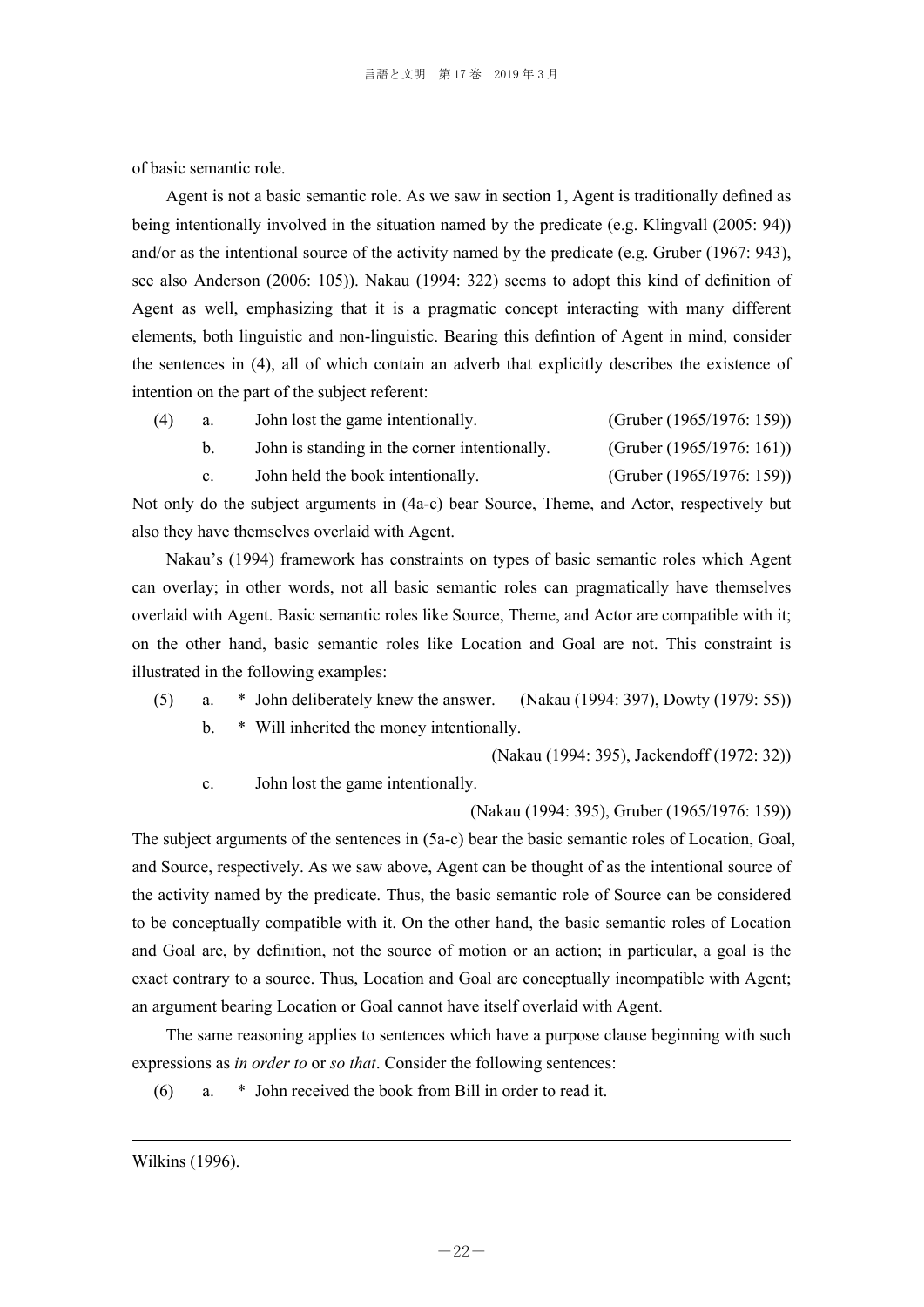b. ? John lost the money so that he could get sympathy.

(Nakau (1994: 402), Jackendoff (1972: 32))

As we saw in the sentences in (3b-c), the verbs *receive* and *lose* assign the basic semantic roles of Goal and Source to their subject arguments, respectively. By definition, Goal cannot be compatible with Agent while Source can be. Thus, only (6b) is acceptable.

 When it comes to assigning Agent to arguments, pragmatic considerations have to be taken into account. For example, an argument bearing the basic semantic role of Theme can also have itself overlaid with Agent, as exemplified in (4b), repeated here as (7):

(7) John is standing in the corner intentionally.

But it is not always the case that Agent can overlay a Theme argument. Consider the minimal pair in (8):

(8) a. John deliberately rolled down the hill.

b. \* The rock deliberately rolled down the hill.

(Nakau (1994: 398), Jackendoff (1972: 32))

The verb *roll* assigns Theme to its subject argument. Both sentences in (8) contain in them the adverb *deliberately*, which explicitly describes the existence of intention of rolling down a hill on the part of the subject referents. The subject referent in (8a) is a human being and thus has a potential of being intentional; on the other hand, that of (8b) is not and thus cannot be considered to be intentional as easily as a human being, leading to the incompatibility with the pragmatic notion of Agent.

In Nakau's framework, the sentences in (2a-b), repeated here as (9a-b), are analyzed in the following way:

(9) a. John kicked the bucket over.

b. John accidentally kicked the bucket over.

c. John intentionally kicked the bucket over.

The verb *kick* assigns Actor, one of the basic semantic roles, to its subject argument. The subject argument in (9a) bears Actor; sentence (9a) is underspecified for the existence of intention of kicking a bucket over on the part of the subject referent. The subject argument in (9b) also bears Actor, regardless of the presence of the adverb *accidentally*, which explicitly denies the subject referent having intentionally done the act denoted by the verb phrase. The appearance of adverbs like *accidentally* in a sentence, by definition, does not prohibit its subject argument from bearing Actor. The sentence in (9c) has the adverb *intentionally* in it; thus, in addition to Actor, the subject argument in (9c) has itself overlaid with Agent. Since Actor is prototypically a human being and since a human being can be intentional, Actor is conceptually compatible with Agent and can have itself overlaid with it (e.g. Nakau (1994: 397)).

Before going to the next section, a brief note about an underlying theoretical assumption is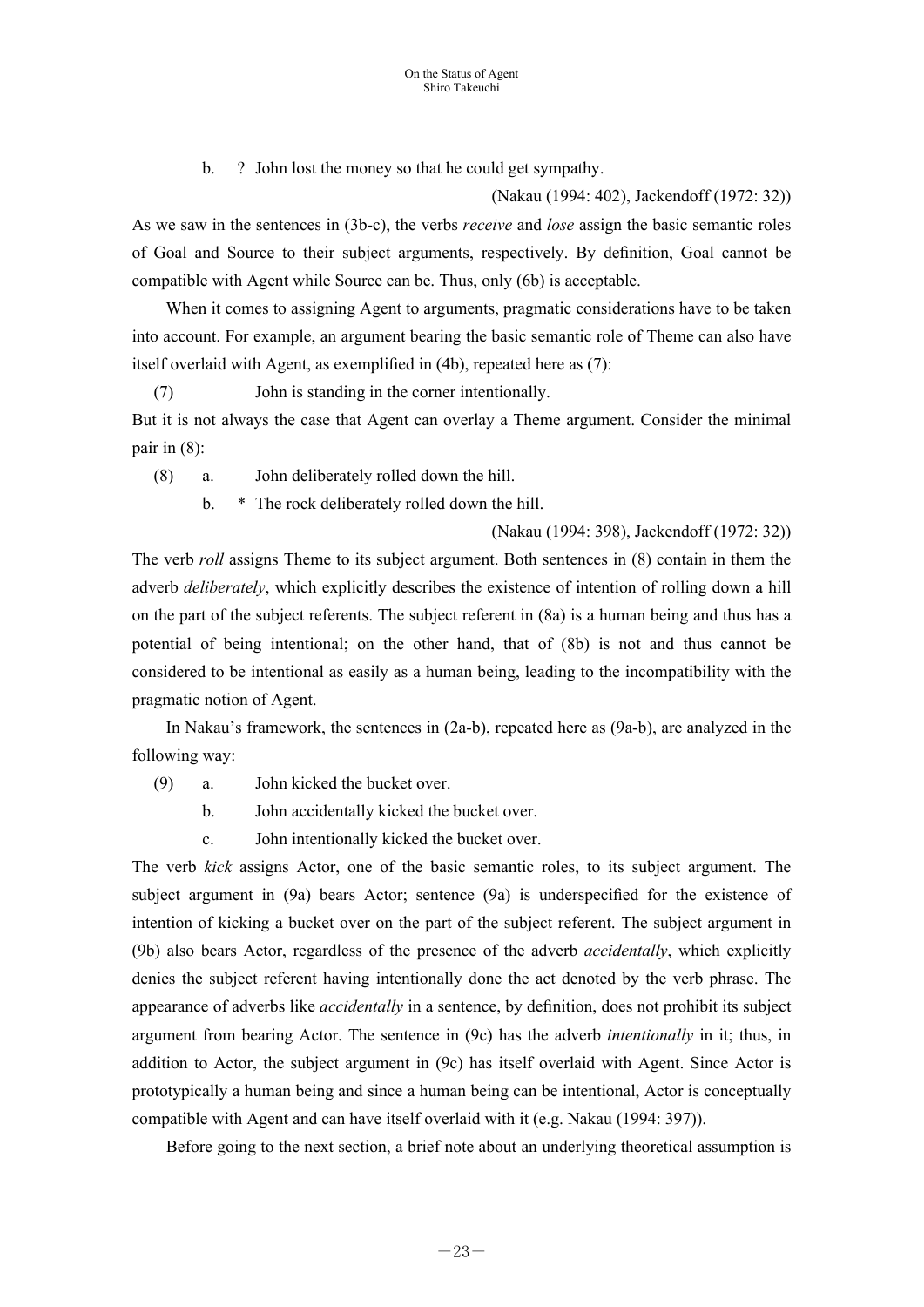in order. Since Nakau assumes semantic roles like Location, Goal and Source, and applies these semantic roles to the analysis of states of affairs that are not of a spatial nature, it is reasonable to assume that he follows a hypothesis like the Thematic Relations Hypothesis (TRH) proposed by Jackendoff (1983: 188). I follow Nakau in this respect, too.

 I further assume here that basic semantic roles are assigned at the level of semantic or conceptual representation, although I will not propose any representation for sentences discussed in this paper. One basic idea is that the position that an argument occupies in a given semantic representation determines the argument's basic semantic role (e.g. Jackendoff (1983, 1990, 2002, 2007)). That is to say, basic semantic roles are inherently relational notions (e.g. Rappaport and Levin (1988: 17)). For example, a possible semantic representation for predicates like *receive* will be like the following:

(10) a. Beth received the doll.

 $\overline{a}$ 

b.  $[GO<sub>Poss</sub>([DOLL], [TO<sub>Poss</sub>([BETH])])]$ 

(Jackendoff (1983: 192), with slight modifications) Here, the verb *receive* is decomposed into the functions GO and TO. The first argument of the function GO receives Theme and the argument of the function TO receives Goal. Arguments of functions are mapped to syntactic structure. The subscript *Poss* indicates that the functions apply in the semantic field of possession. The reader is supposed to consider the semantic representation in (10b) to be one possible way of assigning Theme and Goal to arguments.

### **3. Double object construction and prepositional dative construction**

 In this section, I will extend Nakau's framework; more specifically, I will apply the framework discussed in the previous section to analyzing constructions. Predicates assign basic semantic roles to their arguments; in a more or less similar fashion, constructions assign basic semantic roles to their arguments in the way of Goldberg  $(1995)^5$  In the ensuing discussion, we deal with the double object construction (DOC) and the prepositional dative construction (PDC), adding another semantic role of Causer to the group of basic semantic role.

 Following, for example, Beck & Johnson (2004), Bruening (2010a, b), Goldberg (1992, 1995), Harley (2003), Krifka (1999, 2004), Pinker (1989), and Takeuchi (2015, 2016, 2018), I assume that the DOC and the PDC are two distinct constructions, and are associated with two distinct meanings: the DOC encodes caused possession and the PDC caused motion (cf. Green

<sup>&</sup>lt;sup>5</sup> Nakau (1994: 321ff.) distinguishes predicates like verbs from constructions and notes that the latter consist not only of predicates that contribute to their meaning but also of other many different elements. Nakau himself discusses nothing specific about the subject arguments of the DOC and the PDC.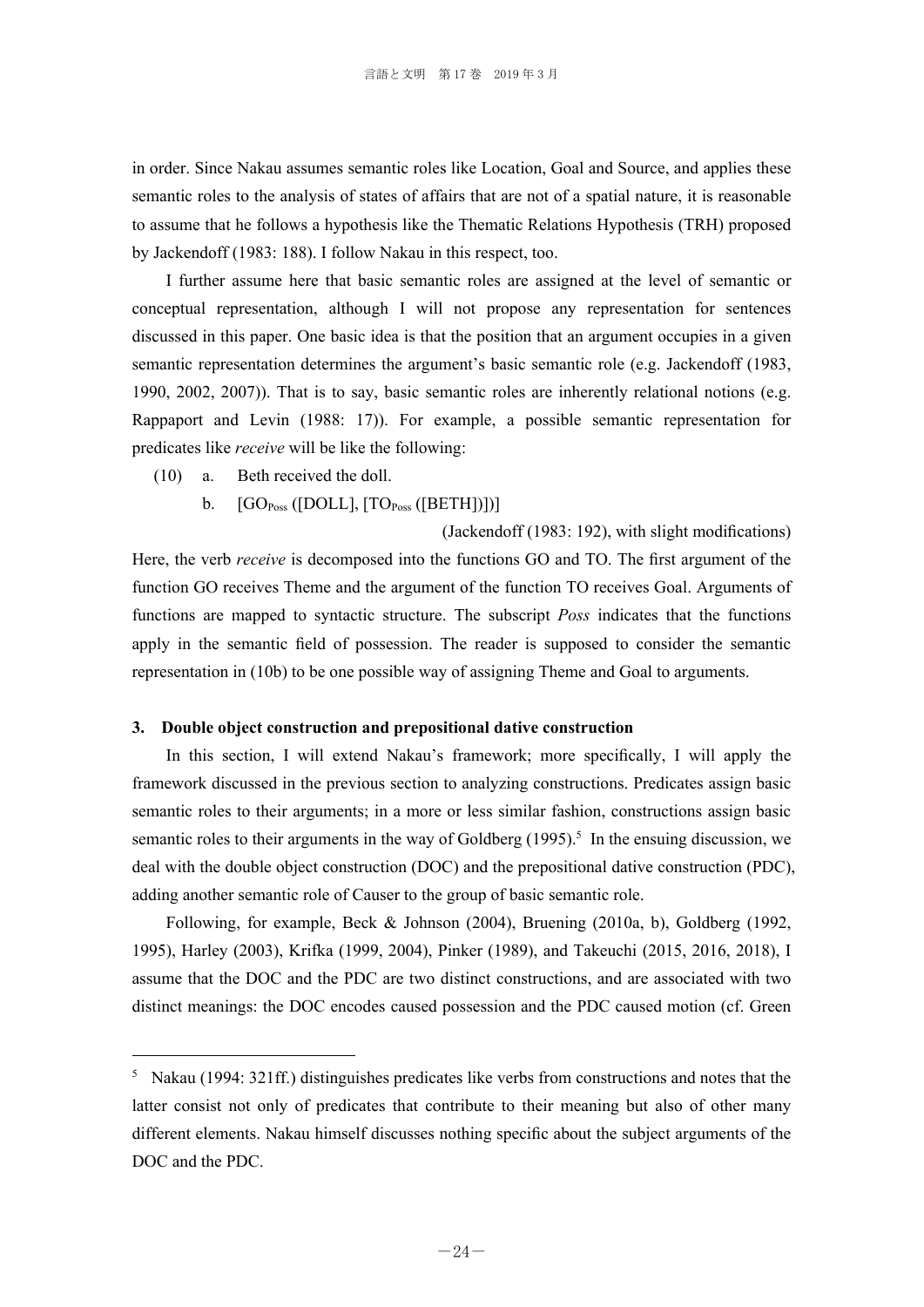(1974), Gropen et al. (1989), Oehrle (1976)). This approach is sometimes called the multiple meaning approach. By caused possession, I mean the bringing about of a relation between the object referents by the subject referent (Rappaport Hovav and Levin (2008)).<sup>6</sup> By caused motion, I mean the transfer of the direct object referent to the referent of the prepositional object by the subject referent (Goldberg (1995)).

 Constructions encoding different meanings indicates that their arguments bear different semantic roles. On the basis of the discussion by, for instance, Takeuchi (2015: 137ff., 2016, 2018) (cf. Rappaport Hovav and Levin (2008)), I argue that the DOC assigns Causer to its subject argument. On the basis of the discussion by, for instance, Takeuchi (2015: 137ff., 2016, 2018) (cf. Goldberg (1992, 1995)), I argue that the PDC assigns Actor to its subject argument. Consider the DOC in (11a) and the PDC in (11b):

 (11) a. The exam gave Mary a headache. (Fujita (1996: 149)) b. John gave a book to Mary.

The subject argument in (11a) caused the bringing about of the relation between the object referents;<sup>7</sup> that in (11b) acted as the one who transferred a book to someone else. Causer arguments literally refer to causes of states of affairs. As Klingvall (2005: 94) notes, causers can be either human or non-human and accordingly do not presuppose any intentional involvement in the situation named by the construction. It has been known that the subject argument of the

 $6$  The present study regards the sentences in (i) and (ii) as direct manifestations of the caused possession meaning associated with the DOC.

|      | Sally gave Bill a headache.                                | (Goldberg (1992: 61)) |
|------|------------------------------------------------------------|-----------------------|
|      | Mary's behavior gave John an idea.                         | (Goldberg (1992: 61)) |
| (11) | She got me a ticket by distracting me while I was driving. |                       |

b. The missed ball handed him the victory on a silver platter.

 $\overline{a}$ 

(Goldberg (1992: 60))

Goldberg (1992) assumes that the DOC encodes the transfer of possession meaning. She resorts to the *Causal Events are Transfers* metaphor, which she argues can license sentences like those in (i) and (ii). Since the present approach assumes that the DOC is associated with the caused possession meaning, not the transfer of possession meaning, the hypothesizing of such a metaphor is not necessary.

7 It is left for future research whether or not the Causer role assigned by the DOC to its subject argument is similar to or the same as the role assigned to the subject arguments of the following causative sentences:

|  | {The boy / His carelessness} broke the glass. | (Fujita (1996: 151)) |
|--|-----------------------------------------------|----------------------|
|  | {John / The rumor} annoyed Mary.              | (Fujita (1996: 151)) |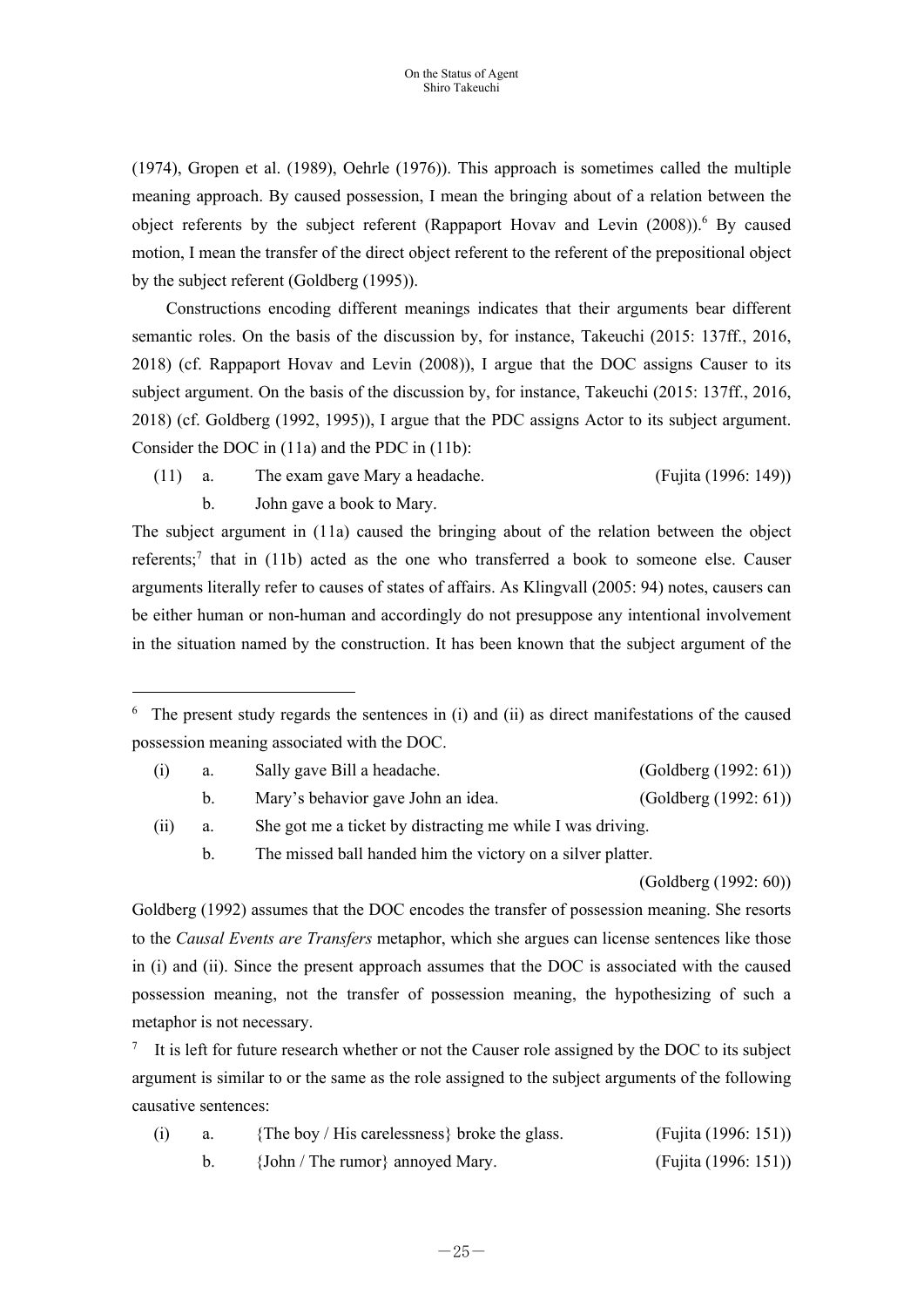PDC cannot be a causer (e.g. Green (1974), Oehrle (1976)), as illustrated in the following:

 (12) \* The exam gave a headache to Mary. (Fujita (1996: 149)) Not only Actor but also Causer is a basic semantic role. This claim can be confirmed and argued for by observing the fact that both constructions can contain either *intentionally* or *accidentally*, as illustrated in (13) and (14):

(13) a. John intentionally gave Mary a bouquet of wilted roses. (Kroeger (2005: 58))

b. Pat intentionally gave the book to Chris. (Van Valin (2001: 33))

 (14) a. You remember the list – this guy I knew made a list on his computer of all the women he ever had relations with, then he accidentally gave me the list when he gave me a bunch of other computer files… What a freak. And he doesn't even know I know, and he wants to be pals with me.

 (*Autumn Reason*, Sydney Anderson (1996), underline added) b. 'No, I bought the clothes before then.' Ellie clasped her hands in her lap. 'I had to. Edith accidentally gave all my clothes to the charity shop.'

> (*Who's Afraid of Mr Wolfe?: The Perfect Romantic Comedy for Summer 2018*, Hazel Osmond (2011), underline added)

These two adverbs are compatible with both Causer and Actor, since these roles, by definition, do not require arguments bearing them to be intentionally involved in the situation denoted by the predicate or construction.<sup>8</sup> The Causer and Actor arguments in  $(13a)$  and  $(13b)$ , respectively, have themselves overlaid with Agent.

 One can also justify Agent overlaying Causer by observing the fact that a causer can appear as the object of the preposition *from*, which denotes source, as illustrated by the following:

 (15) The window broke from the pressure. (Alexiadou and Doron (2012: 19)) Since Causer and Agent both denote a source of an action or an event, Causer is conceptually compatible with Agent and thus can have itself overlaid with it.

The constructional specifications discussed so far give rise to the difference in acceptability in sentences like those in (16-18) (cf. Takeuchi (2015, 2016, 2018)):

(16) a. Interviewing Richard Nixon gave Norman Mailer a book. (Oehrle (1976: 44))

b. \* Interviewing Richard Nixon gave a book to Norman Mailer.

(RH and L (2008: 151))

 $\overline{a}$ 

<sup>8</sup> Goldberg (1992: 59) presents the following example of the DOC, where *accidentally* appears:

 <sup>(</sup>i) Joe accidentally loaned Bob a lot of money {by mistaking Bob for Bill, his twin / without realizing that Bob would skip bail with it / instead of giving the money as a gift as he had intended.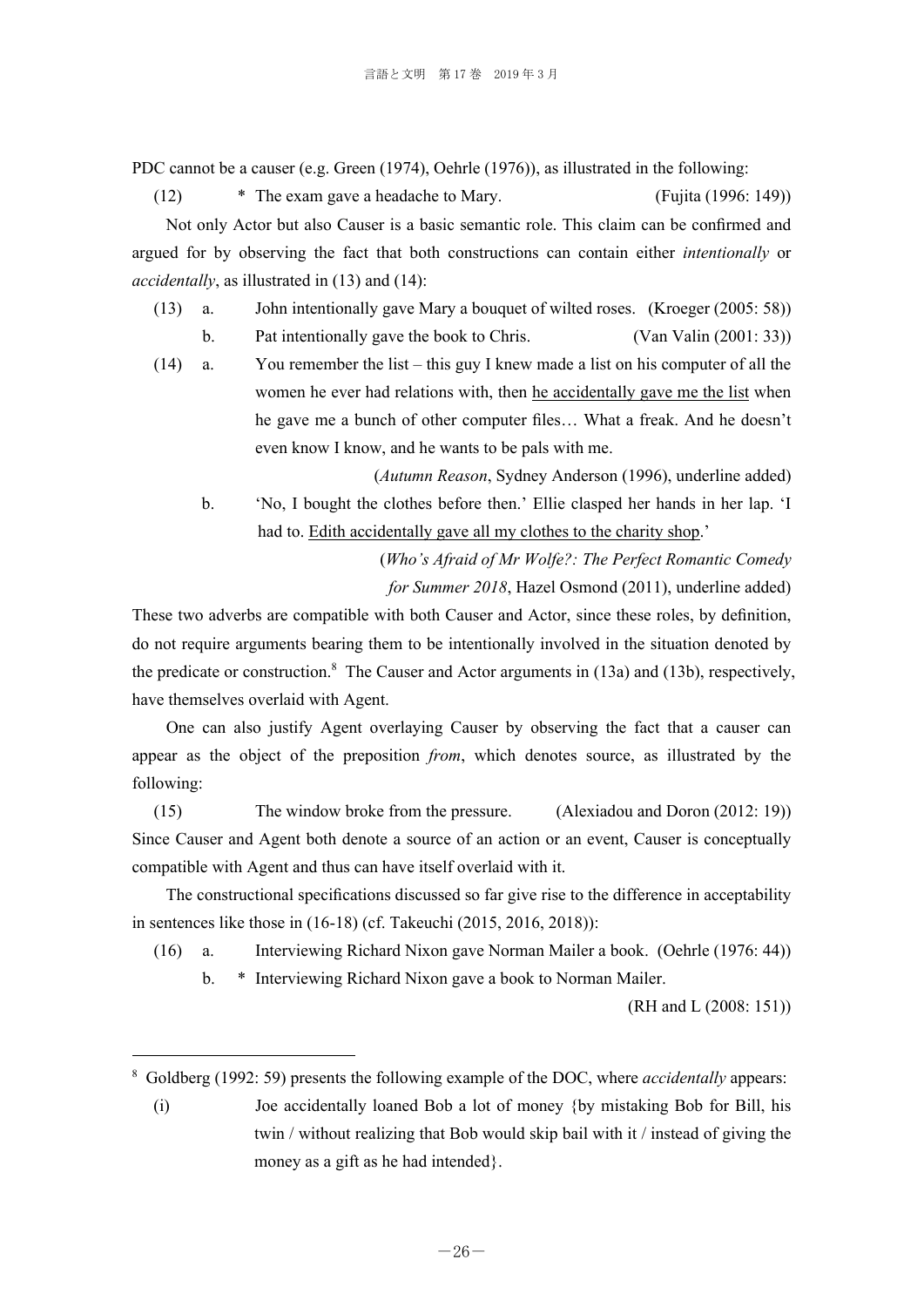(17) a. The American program to land a man on the moon gave Mailer a book.

(Oehrle (1976: 27))

b. \* The American program to land a man on the moon gave a book to Mailer.

(Takeuchi (2015: 159, fn. 16 (ib)))

(18) a. The paint job gave the car a higher sale price. (Goldberg (1992: 61))

b. \* The paint job gave a higher sale price to the car.

While events and inanimate entities can bring about a certain situation (e.g. a person writing a book) and can thus bear Causer, they cannot themselves (physically) transfer entities to others and thus cannot bear Actor, leading to the difference in acceptability. The subject arguments of the (b) sentences above cannot have themselves overlaid with Agent either, since they cannot bear Actor in the first place and the sentences are ungrammatical.

 Note that the subject arguments of the (a) sentences in (16-18) bear only Causer. In these cases, it is sufficient for them to bear Causer and only Causer in order for the sentences to be grammatical; the sentences are perfectly grammatical without the subject arguments having themselves overlaid with Agent. In fact, the subject arguments do not denote animate entities, and thus they cannot be construed as being agentive in the first place. This is illustrated in the following data:

- (19) a. \* Interviewing Richard Nixon intentionally gave Norman Mailer a book.
	- b. Interviewing Richard Nixon accidentally gave Norman Mailer a book.
- (20) a. \* The American program to land a man on the moon intentionally gave Mailer a book.
	- b. The American program to land a man on the moon accidentally gave Mailer a book.
- (21) a. \* The paint job intentionally gave the car a higher sale price.
	- b. The paint job accidentally gave the car a higher sale price.

 An argument denoting a seemingly inanimate entity can have itself overlaid with Agent, as long as it can be construed as having the potential to be intentionally involved in the situation denoted by the construction. Observe the following data:

 (22) The proactive mandate intentionally gave UNSCOM the authority to act assertively in dealing with the Iraqi regime, which was required to cooperate "unconditionally" in the disarmament process.

> (*The United Nations and Iraq: Defanging the Viper*, Jean E. Krasno and James S. Sutterlin (2003))

A mandate is given by people; thus, one can construe the existence of intention of making someone do something on the part of people who give a mandate. The subject argument of sentence (22), a Causer argument, thus has itself overlaid with Agent.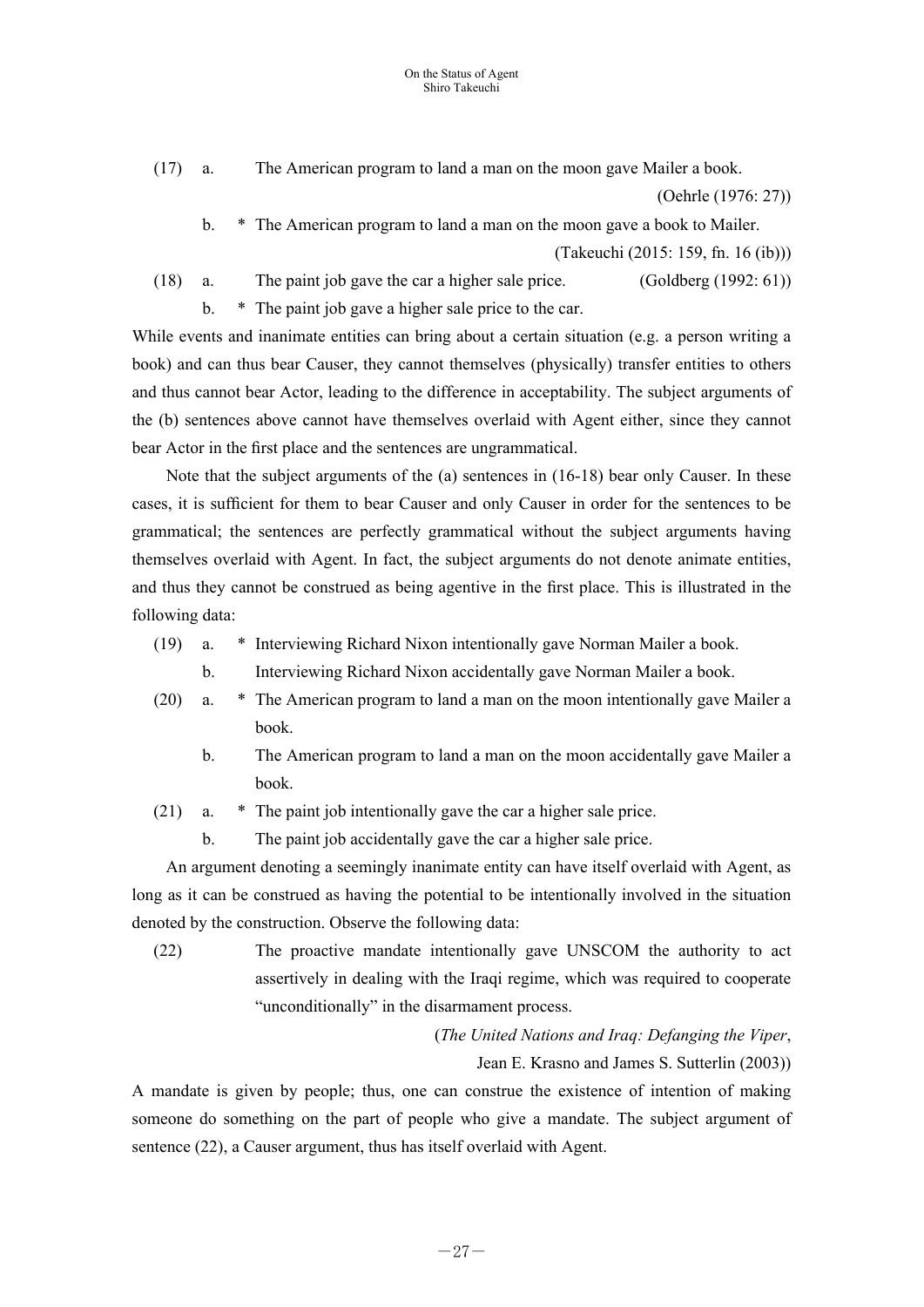The present framework can provide an explanation for the fact that sentences like those in (23) can denote near-identical situations:

- (23) a. John gave the bell boy a large tip.
	- b. John gave a large tip to the bell boy.

(cf. Van Bell and Van Langendonck (1996: 238)) As argued by Van Bell and Van Langendonck (1996), our world knowledge neutralizes the difference between sentences like those in (23) (cf. Takeuchi (2015, 2016, 2018)). In present terms, our world knowledge of what it is like to give tips makes possible the pragmatic assignment of Agent to the Causer role of the DOC in (23a) and to the Actor role of the PDC in (23b). It seems almost always to be the case that giving someone a tip involves a transfer of a tip from the giver to the givee. It also seems almost always to be the case that giving someone a tip is an intentional act. Consequently, the subject arguments of both sentences in (23) have themselves overlaid with Agent, leading to both sentences in (23) referring to very similar situations, regardless of the difference in meanings constructionally associated with them.

### **4. Conclusion**

Following Holisky (1987), Van Valin and Wilkins (1996), and mainly Nakau (1994), this paper has argued that Agent is not a semantic role assigned by predicates or constructions but a pragmatic concept, and overlays other roles. Slightly extending Nakau's framework, this paper has demonstrated that the hypothesizing of distinction between those roles that are lexically or constructionally assigned and those that pragmatically overlay other roles can account for not only phenomena given by Nakau but also those exhibited by the double object construction (DOC) and the prepositional dative construction (PDC).

 Last but not least, given that the subject arguments of the DOC and the PDC have themselves overlaid with Agent, it is expected that certain examples of these two constructions can have at least two interpretations: one where the subject argument bears only Causer or Actor and one where it also bears Agent. It is left for future research whether or not this expectation is actually borne out.

### **Acknowledgements**

Parts of this paper were presented at Fukuoka Linguistic Circle (FLC) on April 21<sup>st</sup>, 2018. Many thanks go to those who attended the session. Many thanks also go to Paul Chris McVay, Alex Cameron, Peter Carter, and Charles J. Anderson for kindly acting as informants. I also thank two reviewers for comments and suggestions.

## **References**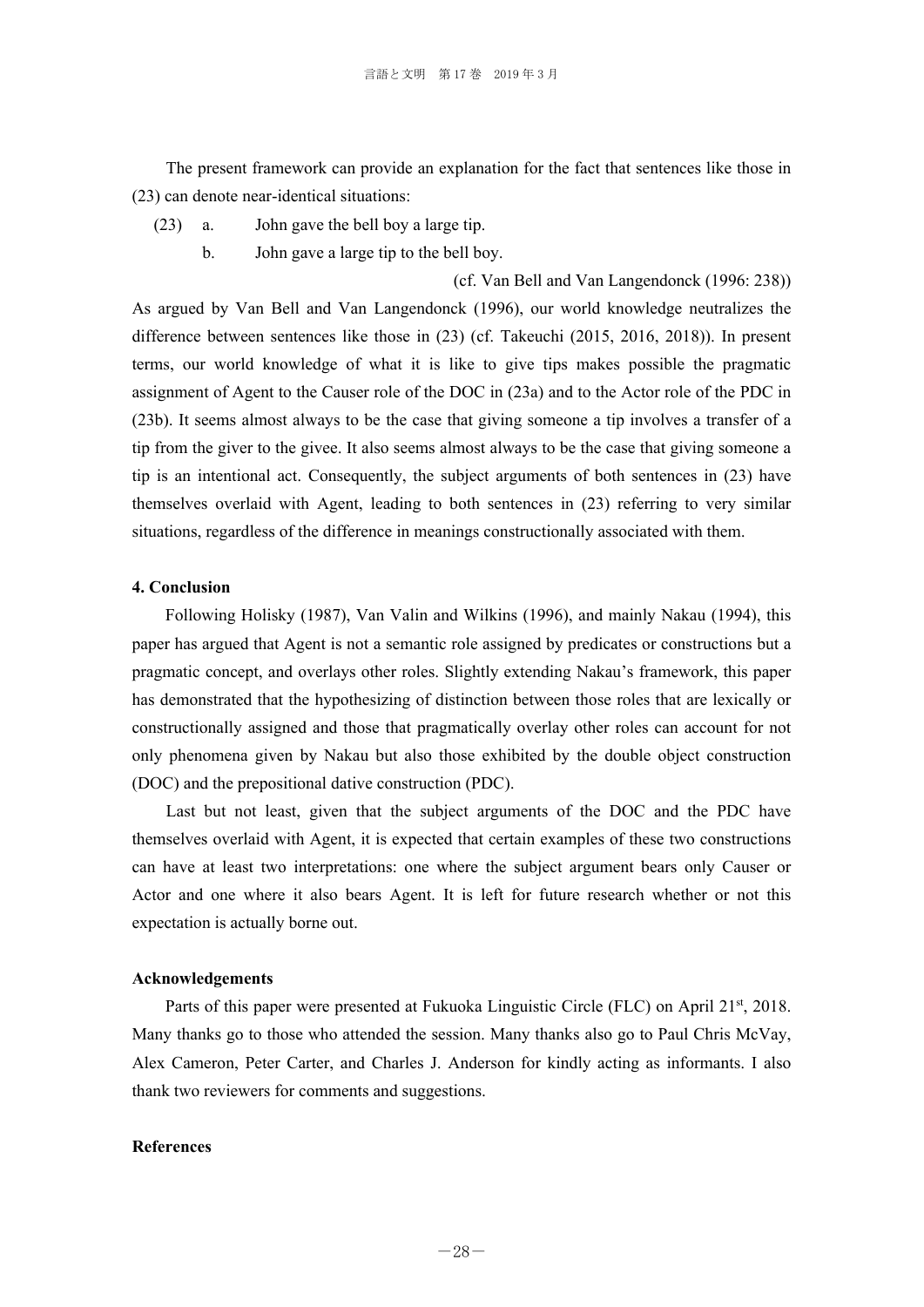- Anderson, John M. (1971) *The Grammar of Case: Towards a Localistic Theory*, Cambridge University Press, Cambridge.
- Anderson, John M. (2006) *Modern Grammars of Case*, Oxford University Press, Oxford.
- Alexiadou, Artemis and Edit Doron (2012) "The Syntactic Construction of Two Non-active Voices: Passive and Middle," *Journal of Linguistics* 48, 1-34.
- Beck, Sigrid and Kyle Johnson (2004) "Double Objects Again," *Linguistic Inquiry* 35, 97-123.
- Bruening, Benjamin (2010a) "Double Object Constructions Disguised as Prepositional Datives," *Linguistic Inquiry* 41, 287-305.
- Bruening, Benjamin (2010b) "Ditransitive Asymmetries and a Theory of Idiom Formation," *Linguistic Inquiry* 41, 519-562.
- Cruse, D. A. (1973) "Some Thoughts on Agentivity," *Journal of Linguistics* 9, 11-23.
- Culicover, Peter and Wendy Wilkins (1984) *Locality and Linguistic Theory*, Academic Press, New York.
- Culicover, Peter and Wendy Wilkins (1986) "Control, PRO and the Projection Principle," *Language* 62, 120-153.
- Dowty, David (1979) *Word Meaning and Montague Grammar*, Reidel, Dordrecht.
- Dowty, David (1989) "On the Semantic Content of the Notion of 'Thematic Role,'" *Properties, Types, and Meaning, vol. 2. Semantic Issues*, ed. by Gennaro Chierchia, Barbara Partee, and Raymond Turner, 69-129, Kluwer, Dordrecht.
- Dowty, David (1991) "Thematic Proto-Roles and Argument Selection," *Language* 67, 547-619.
- Fillmore, Charles (1968) "The Case for Case," *Universals in Linguistic Theory*, ed. by Emmon Bach and Robert T. Harms, 1-90, Holt, Rinehart and Winston, New York.
- Fujita, Koji (1996) "Double Objects, Causatives, and Derivational Economy," *Linguistic Inquiry* 27, 146-173.
- Goldberg, Adele E. (1992) "The Inherent Semantics of Argument Structure: The Case of the English Ditransitive Construction," *Cognitive Linguistics* 3, 37-74.
- Goldberg, Adele E. (1995) *Constructions*, University of Chicago Press, Chicago.
- Green, Georgia M. (1974) *Semantics and Syntactic Regularity*, Indiana University Press, Bloomington.
- Gropen, Jess, Steven Pinker, Michelle Hollander, Richard Goldberg, and Ronald Wilson (1989) "The Learnability and Acquisition of the Dative Alternation in English," *Language* 65, 203–257.
- Gruber, Jeffrey (1965) *Studies in Lexical Relations*, Doctoral dissertation, MIT. [Published as part of *Lexical Structures in Syntax and Semantics* by North-Holland, Amsterdam, 1976.] Gruber, Jeffrey (1967) "Look and See," *Language* 43, 937-947.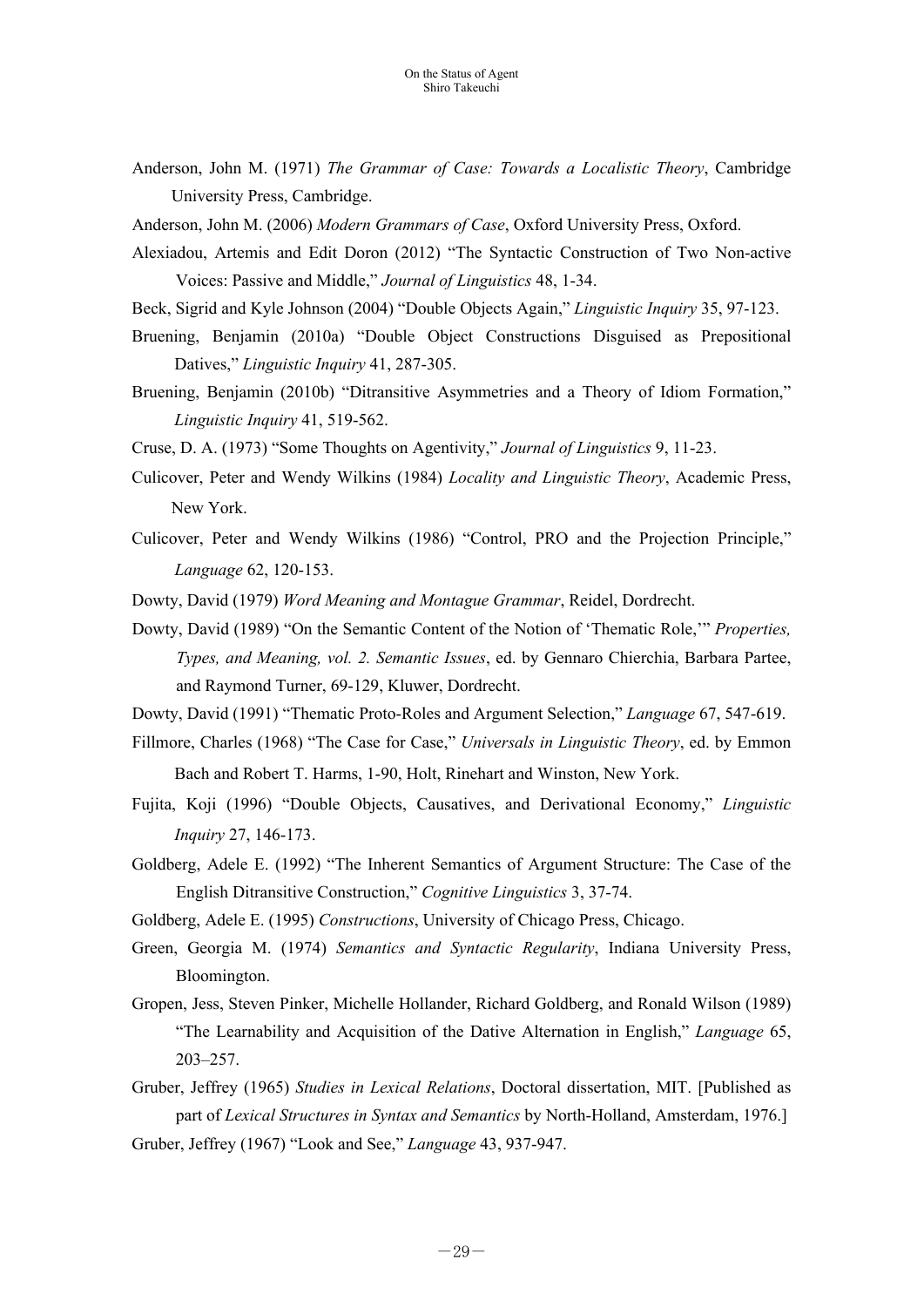- Harley, Heidi (2003) "Possession and the Double Object Construction," *Linguistic Variation Yearbook* 2, ed. by Pierre Pica and Johan Rooryck, 31-70, John Benjamins, Amsterdam/Philadelphia.
- Holisky, Dee Ann (1987) "The Case of the Intransitive Subject in Tsova-Tush (Batsbi)," *Lingua* 71, 103-132.
- Jackendoff, Ray (1972) *Semantic Interpretation in Generative Grammar*, MIT Press, Cambridge, Mass.
- Jackendoff, Ray (1983) *Semantics and Cognition*, MIT Press, Cambridge, Mass.
- Jackendoff, Ray (1990) *Semantic Structures*, MIT Press, Cambridge, Mass.
- Jackendoff, Ray (2002) *Foundations of Language*, Oxford University Press, Oxford.
- Jackendoff, Ray (2007) *Language, Consciousness, Culture*, MIT Press, Cambridge, Mass.
- Klingvall, Eva (2005) "A Secret Agent in the Middle?," *The Department of English in Lund: Working Papers in Linguistics* 5, 91-114.
- Krifka, Manfred (1999) "Manner in Dative Alternation," *WCCFL* 18, 260-271, Cascadilla Press, Somerville, MA.
- Krifka, Manfred (2004). "Semantic and Pragmatic Conditions for the Dative Alternation," *Korean Journal of English Language and Linguistics* 4, 1-32.
- Kroeger, Paul (2005) *Analyzing Grammar: An Introduction*, Cambridge University Press, Cambridge.
- Landau, Idan (2010) *The Locative Syntax of Experiencers*, MIT Press, Cambridge, Mass.
- Levin, Beth and Malka Rappaport Hovav (1995) *Unaccusativity: At the Syntax-Lexical Semantics Interface*, MIT Press, Cambridge, Mass.
- Nakau, Minoru (1994) *Ninchi Imiron no Genri* (Principles of Cognitive Semantics), Taishukan, Tokyo.
- Nakau, Minoru (1998) "Kūkan to Sonzai no Kōzu (Schema of Space and Existence)," *Kōbun to Zishōkōzō (Constructions and Event Structure)*, by Minoru Nakau and Yoshiki Nishimura, 1-106, Kenkyūsha, Tokyo.
- Oehrle, Richard (1976) *The Grammatical Status of the English Dative Alternation*, Doctoral dissertation, MIT.
- Ostler, Nicholas (1979) *Case-Linking: A Theory of Case and Verb Diathesis Applied to Classical Sanskrit*, Doctoral dissertation, MIT.
- Pinker, Steven (1989) *Learnability and Cognition: The Acquisition of Argument Structure*, MIT Press, Cambridge, Mass.
- Rappaport, Malka and Beth Levin (1988) "What to Do with *θ*-roles, *Syntax and Semantics 21: Thematic Relations*, ed. by Wendy Wilkins, 7-36, Academic Press, New York.
- Rappaport Hovav, Malka and Beth Levin (2008) "The English Dative Alternation: The Case for